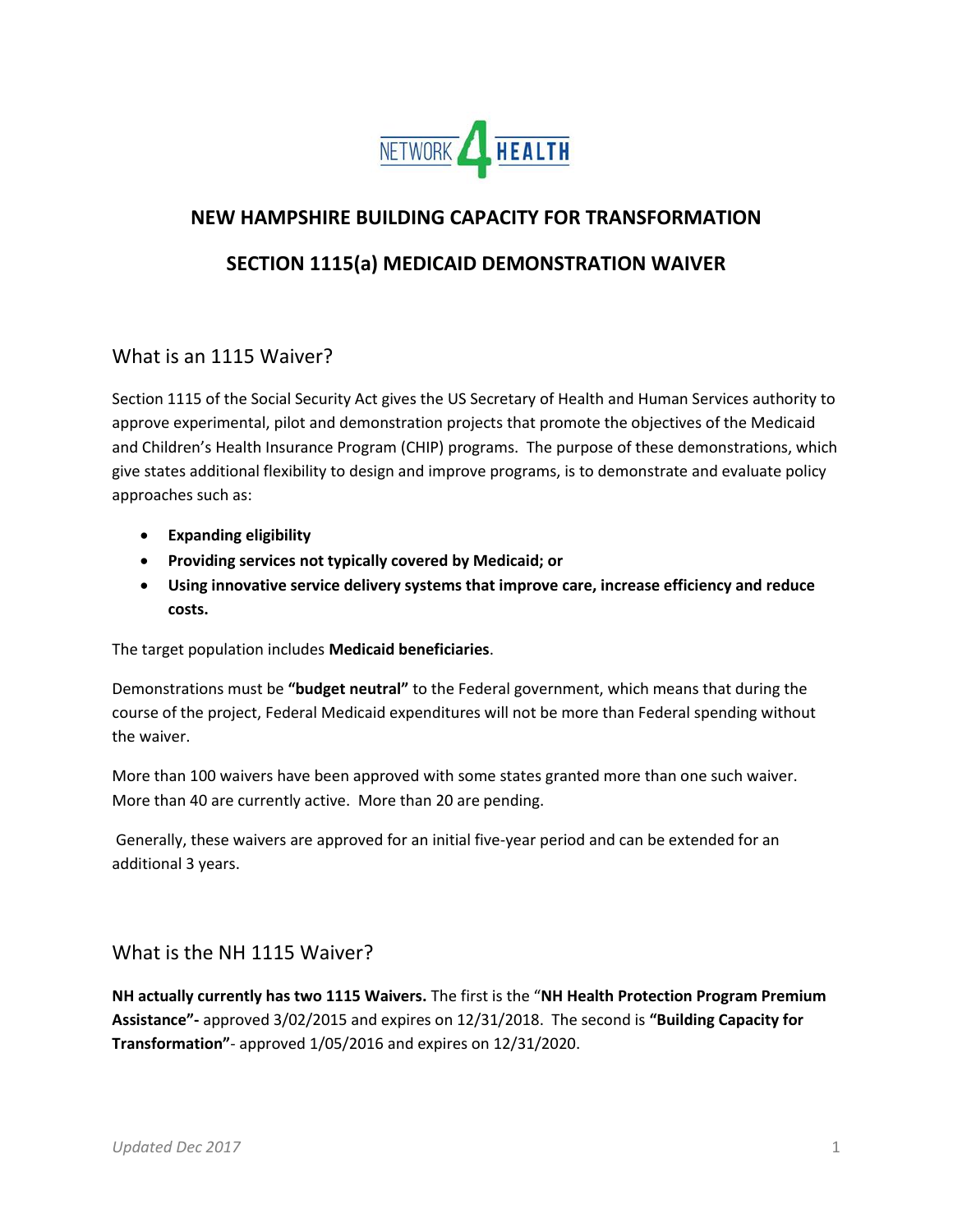# What is the NH Building Capacity for Transformation Waiver?

The overarching goals for this waiver are:

- **Integrating physical and behavioral health to better address the full range of beneficiaries' needs;**
- **Expanding provider capacity to address behavioral health needs in appropriate settings; and**
- **Reducing gaps in care during transitions through improved care continue coordination or individuals with behavioral health issues.**

## What is Delivery System Reform Incentive Payment (DSRIP)?

**DSRIP funding will enable the state to make performance based funding** to regionally-based **Integrated Delivery Networks (IDN's)** that furnish Medicaid services.

How much money is planned for the NH Building Capacity for Transformation Waiver?

Over 5 years, the waiver may provide **up to \$150,000,000** to support the objectives established in the agreement with the Federal government. Funding is based on achievements of established process and performance metrics. Funding is **NOT** guaranteed as targeted metrics must be met.

#### What is the timeline for the waiver?

**1/05/2016- Waiver Approval**

**5/31/2016- IDN designation applications submitted**

**7/01/2016- IDN designations announced**

**10/31/2016- Regional IDN Project Plans submission**

**01/18/2017- Project Plan approval notification received**

**7/31/2017- Project Implementation Plan submission**

**10/18/2017- Project Implementation Plan approval notification received**

**07/01/17 to 12/31/17- Initial Implementation**

**Projected**

12/31/2017- Regional IDN project teams will report on the initial six month implementation.

01/01/2018 to 12/31/2020- Continuing implementation of regional project plans and periodic progress reporting due to the NH Department of Health and Human Services.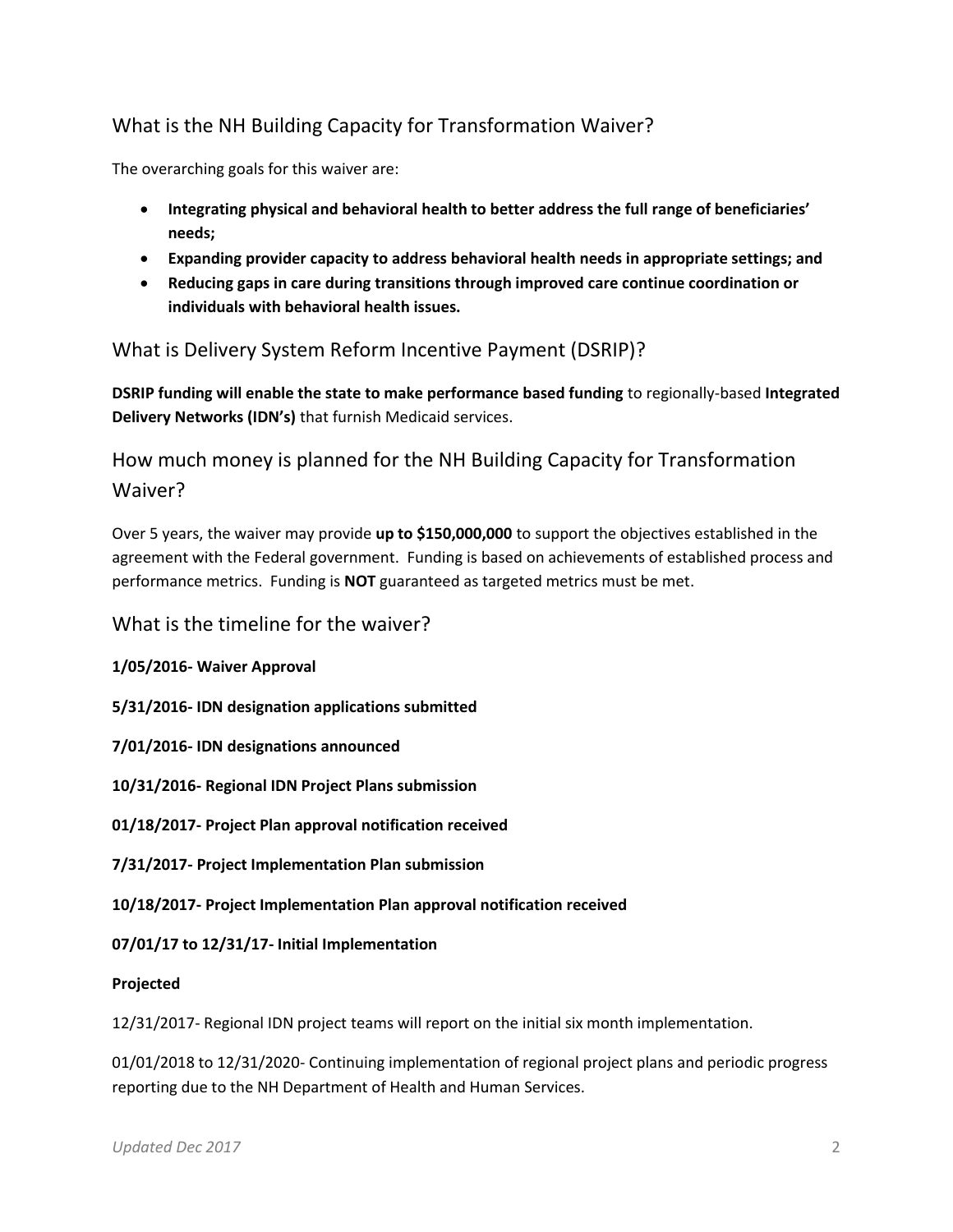Where are the regional Integrated Delivery Networks located and who are the designated lead organizations?

| Region                            | <b>Lead Organization</b>             |
|-----------------------------------|--------------------------------------|
| Monadnock, Sullivan, Upper Valley | Mary Hitchcock Memorial Hospital and |
|                                   | <b>Cheshire Medical Center</b>       |
| 2. Capital Area                   | Capital Region Healthcare            |
| Nashua<br>3.                      | Southern NH Health                   |
| 4. Derry, Manchester and Salem    | <b>Catholic Medical Center</b>       |
| Central and Winnepesaukee<br>5.   | Partnership For Public Health        |
| Seacoast and Strafford<br>6.      | <b>Strafford County</b>              |
| North Country and Carroll         | North Country Health Consortium      |

## What are the projects being implemented with each region?

All regions must implement two Statewide Projects including:

- **Behavioral Health Workforce Capacity Development and,**
- **Health Information Technology (HIT) Infrastructure to Support Integration**

All regions must implement Core Competency Project:

• **Integrated Healthcare**

Each region was able to select, based on the region's community needs assessment, three community driven projects from a list of 12 possibilities. The following are the selected projects by region:

| <b>Region</b> | Care<br><b>Transition</b><br><b>Teams</b> | Community<br><b>Reentry of</b><br><b>Justice Involved</b><br><b>Adults and</b><br>Youth | <b>Medication</b><br><b>Assisted</b><br><b>Treatment</b> | <b>Expansion</b><br>of Intensive<br><b>SUD</b><br><b>Treatment</b><br><b>Options</b> | Integrated<br><b>Treatment</b><br>for Co-<br>occurring<br><b>Disorders</b> | <b>Enhanced</b><br>Care<br>Coordination<br>for High-<br><b>Need</b><br><b>Populations</b> |
|---------------|-------------------------------------------|-----------------------------------------------------------------------------------------|----------------------------------------------------------|--------------------------------------------------------------------------------------|----------------------------------------------------------------------------|-------------------------------------------------------------------------------------------|
| 1.            | X                                         |                                                                                         |                                                          | X                                                                                    |                                                                            | x                                                                                         |
| 2.            |                                           | x                                                                                       | x                                                        |                                                                                      |                                                                            | x                                                                                         |
| 3.            | X                                         |                                                                                         |                                                          | X                                                                                    | x                                                                          |                                                                                           |
| 4.            | X                                         |                                                                                         |                                                          | X                                                                                    | X                                                                          |                                                                                           |
| 5.            |                                           | X                                                                                       |                                                          | X                                                                                    |                                                                            | X                                                                                         |
| 6.            | X                                         |                                                                                         |                                                          | X                                                                                    |                                                                            | X                                                                                         |
| 7.            | χ                                         |                                                                                         |                                                          | X                                                                                    |                                                                            | X                                                                                         |